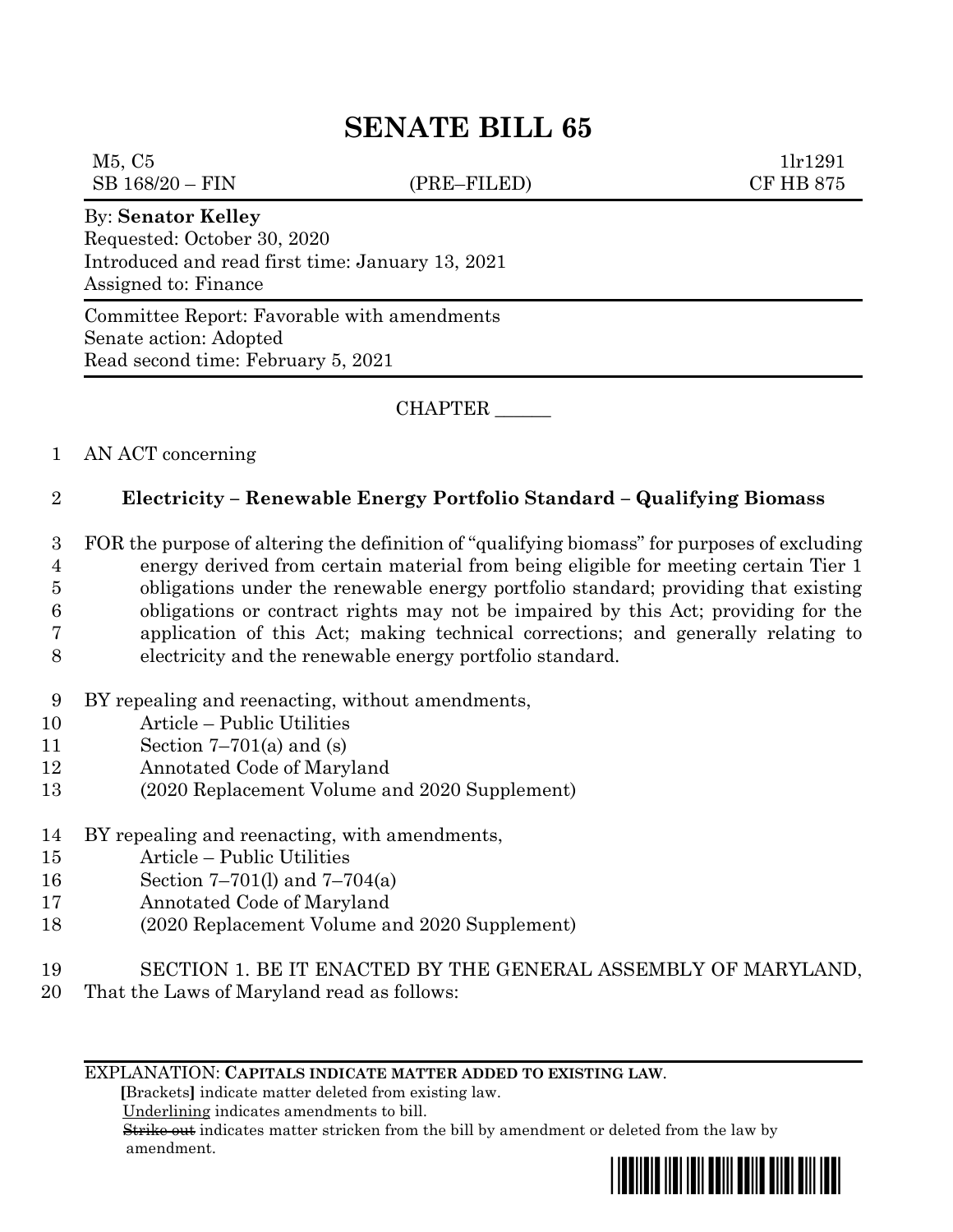|                  | $\overline{2}$<br><b>SENATE BILL 65</b>       |                                                                                                                                                              |
|------------------|-----------------------------------------------|--------------------------------------------------------------------------------------------------------------------------------------------------------------|
| $\mathbf 1$      |                                               | <b>Article - Public Utilities</b>                                                                                                                            |
| $\overline{2}$   | $7 - 701.$                                    |                                                                                                                                                              |
| $\boldsymbol{3}$ | (a)                                           | In this subtitle the following words have the meanings indicated.                                                                                            |
| 4<br>5           | (1)<br>(1)                                    | "Qualifying biomass" means a nonhazardous, organic material that is<br>available on a renewable or recurring basis, and is:                                  |
| 6<br>7           | (i)<br>and is derived from sources including: | waste material that is segregated from inorganic waste material                                                                                              |
| 8<br>9           | forest-related resources:                     | except for old growth timber, any of the following<br>1.                                                                                                     |
| 10               |                                               | [mill residue, except sawdust and wood shavings;<br>A.                                                                                                       |
| 11               |                                               | $B+$<br>precommercial soft wood thinning;                                                                                                                    |
| 12               |                                               | ${C}$ $\rightarrow$ $B$ .<br>slash;                                                                                                                          |
| 13               |                                               | $[D.]\bigoplus$<br>brush; or                                                                                                                                 |
| 14               |                                               | $\{E.\}$ <del>D.</del><br>yard waste;                                                                                                                        |
| 15               |                                               | 2.<br>a pallet, crate, or dunnage;                                                                                                                           |
| 16<br>18         | or                                            | 3.<br>agricultural and silvicultural sources, including tree<br>17 crops, vineyard materials, grain, legumes, sugar, and other crop by-products or residues; |
| 19<br>20         | waste or poultry waste; or                    | gas produced from the anaerobic decomposition of animal<br>4.                                                                                                |
| 21<br>22         | (ii)                                          | a plant that is cultivated exclusively for purposes of being used<br>at a Tier 1 renewable source or a Tier 2 renewable source to produce electricity.       |
| 23<br>24         | (2)                                           | "Qualifying biomass" includes biomass listed in paragraph (1) of this<br>subsection that is used for co-firing, subject to $\S 7-704(d)$ of this subtitle.   |
| 25               | (3)                                           | "Qualifying biomass" does not include:                                                                                                                       |
| 26               | (i)                                           | unsegregated solid waste or postconsumer wastepaper; $\theta$                                                                                                |
| $27\,$<br>28     | (ii)<br>LIQUOR; OR                            | BLACK LIQUOR, OR ANY PRODUCT DERIVED FROM BLACK                                                                                                              |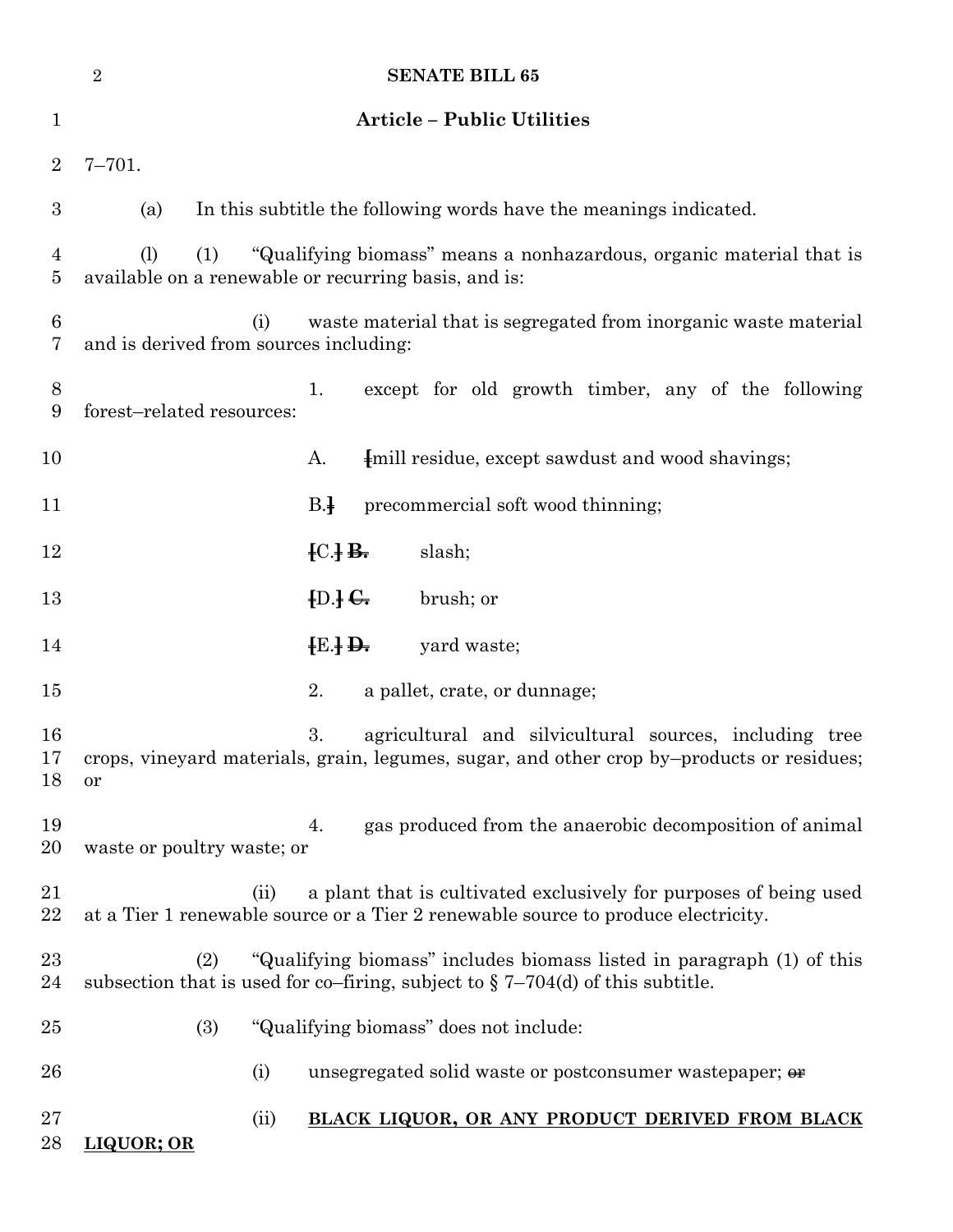**SENATE BILL 65** 3

| 1                                    |                               | (III) an invasive exotic plant species.                                                                                                                                |
|--------------------------------------|-------------------------------|------------------------------------------------------------------------------------------------------------------------------------------------------------------------|
| $\boldsymbol{2}$<br>$\boldsymbol{3}$ | (s)<br>sources:               | "Tier 1 renewable source" means one or more of the following types of energy                                                                                           |
| $\overline{4}$<br>$\bf 5$            | (1)<br>water heating systems; | solar energy, including energy from photovoltaic technologies and solar                                                                                                |
| 6                                    | (2)                           | wind;                                                                                                                                                                  |
| 7                                    | (3)                           | qualifying biomass;                                                                                                                                                    |
| 8<br>9                               | (4)                           | methane from the anaerobic decomposition of organic materials in a<br>landfill or wastewater treatment plant;                                                          |
| 10<br>11                             | (5)                           | geothermal, including energy generated through geothermal exchange<br>from or thermal energy avoided by, groundwater or a shallow ground source;                       |
| 12<br>13                             | (6)<br>differences;           | ocean, including energy from waves, tides, currents, and thermal                                                                                                       |
| 14<br>15                             | (7)                           | a fuel cell that produces electricity from a Tier 1 renewable source<br>under item $(3)$ or $(4)$ of this subsection;                                                  |
| 16<br>17                             | (8)                           | a small hydroelectric power plant of less than 30 megawatts in capacity<br>that is licensed or exempt from licensing by the Federal Energy Regulatory Commission;      |
| 18                                   | (9)                           | poultry litter-to-energy;                                                                                                                                              |
| 19                                   | (10)                          | waste-to-energy;                                                                                                                                                       |
| 20                                   | (11)                          | refuse-derived fuel; and                                                                                                                                               |
| 21                                   | (12)                          | thermal energy from a thermal biomass system.                                                                                                                          |
| 22                                   | $7 - 704.$                    |                                                                                                                                                                        |
| 23                                   | (1)<br>(a)                    | Energy from a Tier 1 renewable source:                                                                                                                                 |
| 24<br>25                             |                               | is eligible for inclusion in meeting the renewable energy portfolio<br>(i)<br>standard regardless of when the generating system or facility was placed in service; and |
| 26<br>27                             |                               | may be applied to the percentage requirements of the standard<br>(ii)<br>for either Tier 1 renewable sources or Tier 2 renewable sources.                              |